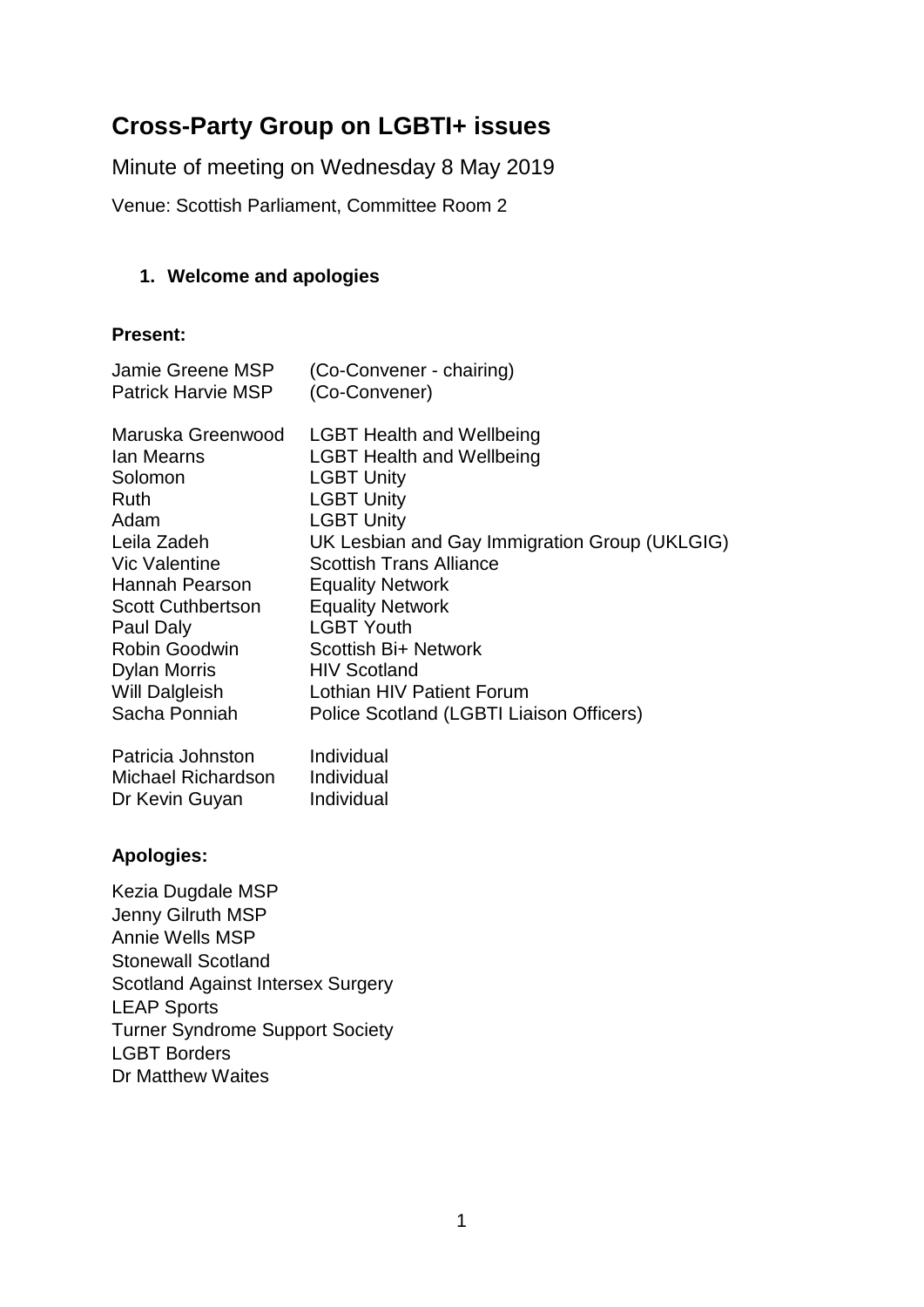# **2. Introductions and new members**

It was agreed to accept the requests of NASUWT, The Teacher's Union, to join the group. The secretary will add them to the mailing list and notify the Standards Committee team.

# **3. Minute of previous meeting (27 February 2019)**

The group approved the minute.

# **4. Matters arising from the previous meeting**

No matters arising.

# **5. LGBTI asylum seekers and refugees**

Three members from LGBT Unity shared their personal stories of seeking asylum in Scotland with the group.

IM from LGBT Health spoke about their work with LGBTI+ asylum seekers and refugees. 10% of the LGBTI community they work with are asylum seekers and refugees, although they are not specifically funded to provide this support. They spoke of the high levels of trauma and the associated mental health impacts such as anxiety and depression, which are prevalent amongst this community. Asylum seekers are not allowed to work so LGBT Health provide them with volunteering opportunities and pay travel expenses. They also provide letters of support for asylum seekers for their legal cases.

Leila Zadeh, Executive Director of UK Lesbian and Gay Immigration Group (UKLGIG), provided the group with a presentation about their work:

The UK Lesbian and Gay Immigration Group (UKLGIG) supports lesbian, gay, bisexual, trans, queer and intersex + (LGBTQI+) people through the asylum and immigration system. They provide psychosocial support and legal advice and information. Their support workers and legal officer regularly visit LGBTQI+ people who are held in immigration detention centres.

## The UK detention system: facts and figures

The UK has one of the largest detention estates in Europe. We are the only country in Europe not to have a limit on how long someone can be detained. It costs about £30,000 to detain someone for a year.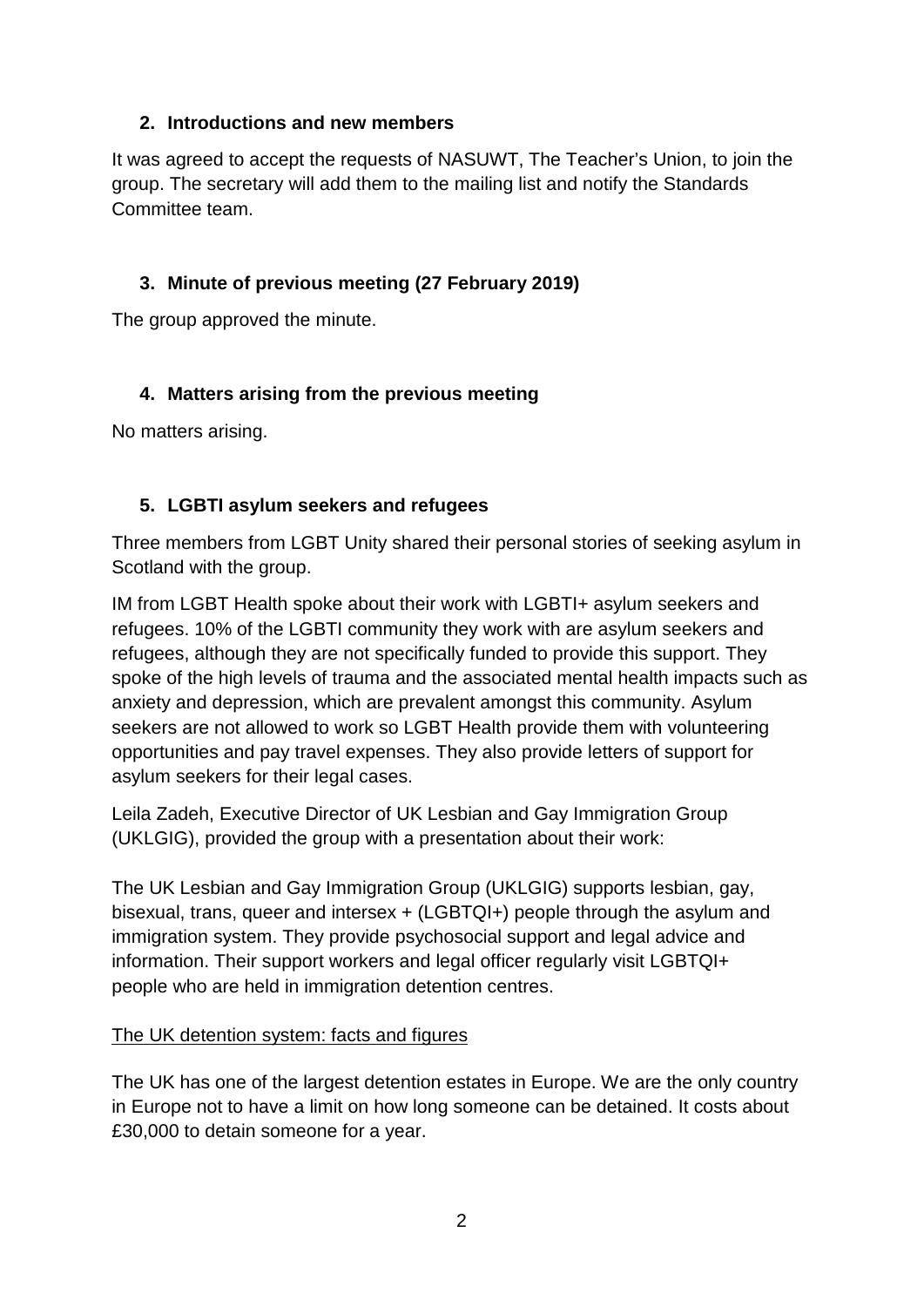Between January and March 2019, 24,748 people were detained. However, only 39% of people were removed from the country or deported; 61% were released, their detention having served no purpose.

At the end of the first quarter of 2019, almost half of all people in detention had been there for more than 28 days.

Detention gets less effective the longer someone is detained. 48% of people leaving detention within 28 days or less are removed or deported from the UK. For people detained longer than 28 days, this drops to 35% or less. By the time someone has been detained for 2 years or longer, they are very unlikely to be returned.

#### Detention of LGBTQI+ people

In 2016, UKLGIG and Stonewall published research on the experiences of LGBTQI+ people seeking asylum while in detention, called No Safe Refuge. The report highlights the systemic discrimination, abuse and harassment that LGBTQI+ people face from both staff and other people who have been detained. The report contains examples of acts committed by fellow detainees and staff, and incidents where staff have failed to protect individuals.

In June 2016, the UN Special Rapporteur on Torture and other Cruel, Inhuman or Degrading Treatment or Punishment – alongside the Chair of the UN Subcommittee on Prevention of Torture; the Chair of the UN Committee against Torture; and the Chairperson of the Board of Trustees of the UN Voluntary Fund for Victims of Torture - called on Member States to redouble their efforts to prevent the ill-treatment and torture faced by LGBTI people in places of detention.

The ninth annual report of the Subcommittee on Prevention of Torture and Other Cruel, Inhuman or Degrading Treatment or Punishment (2016) raised similar concerns, stating that LGBTQI+ people were at the 'bottom of the hierarchy' in detention.

The Yogyakarta Principles plus 10 on the application of international human rights law in relation to sexual orientation, gender identity, gender expression and sex characteristics, include obligations to ensure that asylum seekers are detained only as a measure of last resort and for the shortest possible time.

The vulnerability of LGB asylum seekers in detention has also been recognised by the European Court of Human Rights in the case of an Iranian asylum seeker who asserted that he was gay.

In March 2019, the Home Affairs Committee recommended that the Government should recognise that LGBTQI+ people are vulnerable in immigration detention.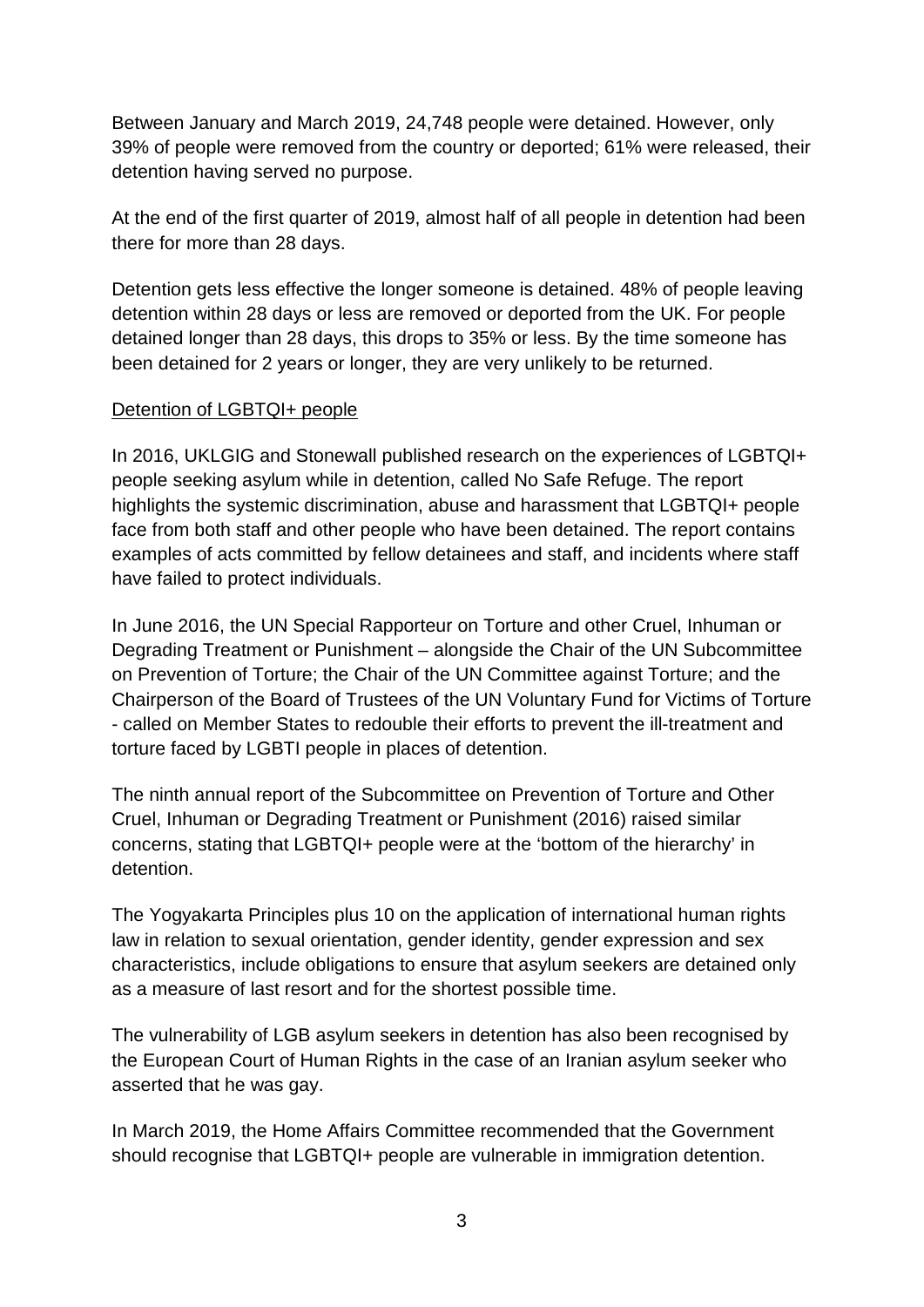## Detention makes it harder for LGBTQI+ people to be granted refugee status

Detention has a direct impact on the prospects of LGBTQI+ people to successfully claim asylum. In order to convince the Home Office or Tribunal that they are LGBTQI+ as claimed, an asylum seeker must be in a situation of trust and security in which to consider and discuss their sexual orientation or gender identity. This is extremely difficult if you come from a country where persecution has meant you have never spoken about your sexual orientation or gender identity, or you have experienced trauma. It can be an impossible task to do so whilst in detention, where fear of discrimination or harassment requires you to conceal your identity as much as possible.

To obtain a legal aid lawyer, people are limited to the specific contractors for each detention centre. These advisors do not necessarily have the specialist knowledge required for asylum claims based on sexual orientation or gender identity.

Added to that is the difficulty of amassing the kind of corroborating evidence expected routinely by decision makers whilst in detention, especially if the person is trying to avoid being outed to staff and other detainees. Home Office caseworkers and decision makers frequently expect LGBTQI+ asylum seekers to:

· offer witnesses (including ex-lovers) who will attest to their knowledge that the asylum seeker is LGBTQI+ as claimed

· provide evidence of attending LGBTQI+ events, organisations or venues, or online dating

· demonstrate that they would wish to live openly and not conceal their sexual identity

all whist hiding their sexual orientation or gender identity because of the adverse circumstances of detention and without access to social media or smart phones while they are detained.

The government does not keep statistics on the number of LGBTQI+ people who are detained.

## The Immigration and Social Security Coordination (EU Withdrawal) Bill

The Immigration Bill could lead to an increase in the use of detention. 26,000 EEA nationals could become subject to domestic immigration powers. A time limit would help prevent more people being deprived of their liberty for administrative reasons.

MPs from across parties are supporting new clauses 1 to 8 which have been tabled as amendments to the bill at report stage. They contain a package of measures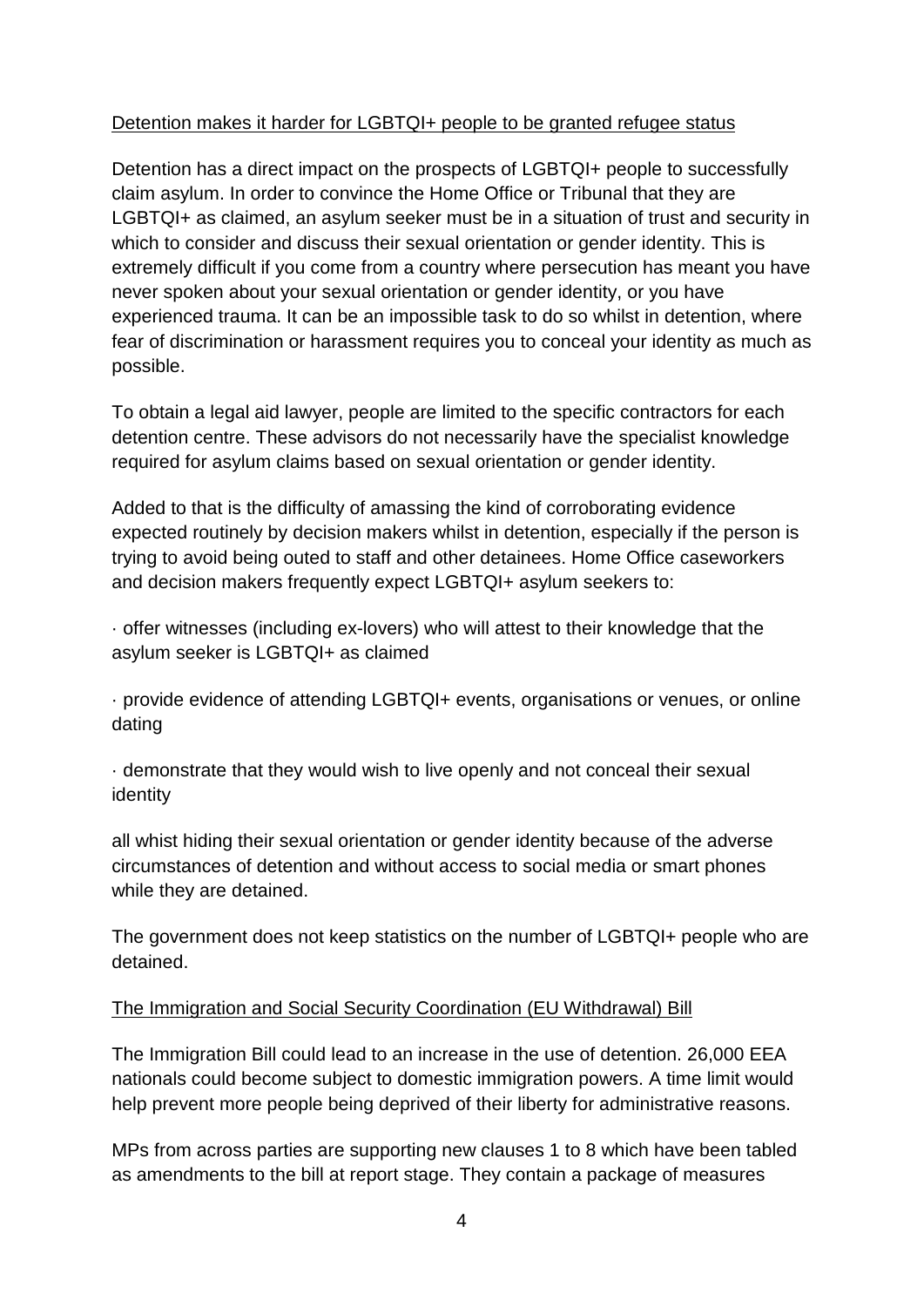which would end indefinite detention in the UK and implement in its place a workable system that ensures detention is only used as a last resort to effect lawful removals from the UK.

The amendments would lead to a 28-day backstop for detention. They would also require judicial oversight within 96 hours of someone being detained – at present, the decision to detain someone is made by Home Office civil servants and automatic bail hearings take place only after 2 months. The proposed changes would ensure that immigration detention is used sparingly, only where necessary to effect deportation or removal, and for the shortest possible period.

#### Reasons for a 28 day time limit

#### 1. Home Office policy

The Home Office's Enforcement Instructions and Guidance indicates that they can predict, with a sufficient degree of confidence, that removals can take place within a time period of 28 days (four weeks) when certain conditions are met, even in complex cases:

'55.3.2.4: In all cases, caseworkers should consider on an individual basis whether removal is imminent. If removal is imminent, then detention or continued detention will usually be appropriate. As a guide, and for these purposes only, removal could be said to be imminent where a travel document exists, removal directions are set, there are no outstanding legal barriers and removal is likely to take place in the next four weeks.'

## 2. Mental health impact

Detention has a damaging mental health impact, and after 30 days of incarceration there is a rise in the severity of harm. Setting a time limit under 30 days can protect people in detention from this significant level of harm. In evidence to the Joint Committee on Human Rights, two people who had been held in a detention centre described not knowing how long they would be held as "mental torture".

#### 3. Parallels with criminal justice system

In the public health, counter-terror and criminal justice systems, where individuals face the possibility of detention without charge, 28 days or lower is considered sufficient time for the government to achieve its aims while recognising that there should be limits on its power to deprive individuals of their liberty.